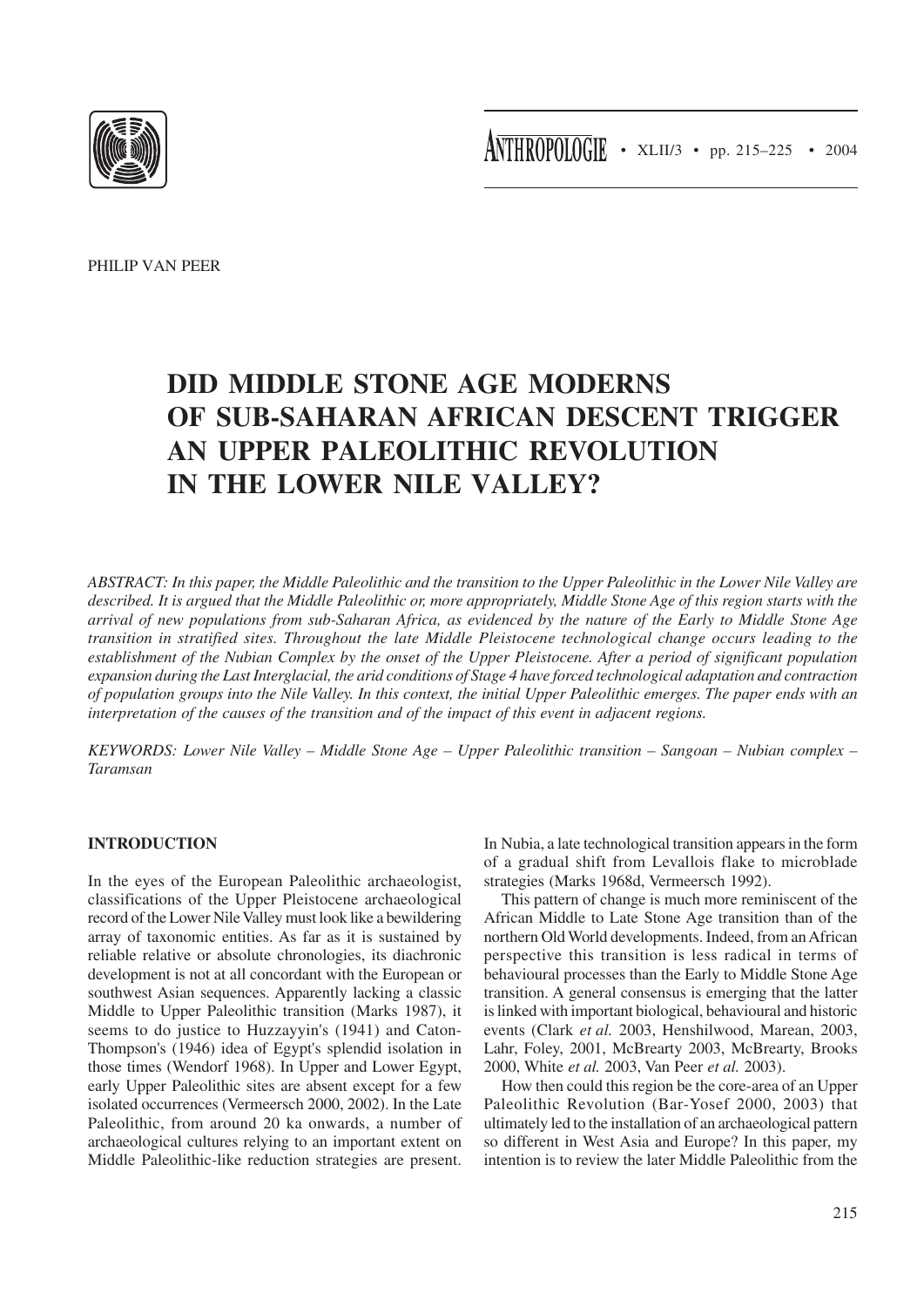

FIGURE 1. Location map of some of the sites mentioned in the text.

Lower Nile Valley and the present evidence for the transition to the Upper Paleolithic, within a broad regional perspective. Before that I will outline the late Middle Paleolithic antecedents, that take us back to that Early to Middle Stone Age transition in the late Middle Pleistocene.

In discussing the role of the Upper Pleistocene Lower Nile Valley in the emergence and dispersal of modern lifeways and modern humans, two remarks should be made. First, Egypt is in Africa, physiographically linked to the tropics by the modern neo-Nile at least since late Middle Pleistocene times (Said 1990: 490) and this is obvious in the archaeological record since that period indeed. The earliest Middle Paleolithic or rather Middle Stone Age industries of northeast Africa are the same that were made in sub-Saharan Africa (Van Peer *et al.* 2003). The unwarranted separation of Egypt from its heartland has been an artefact of research traditions, fuelled perhaps by Egyptocentric ideas emanating from Pharaonic archaeology and anthropology. Yet, Egypt is also a gateway out of Africa east through Sinai and there is no natural barier that might prevent human groups from covering the short distance into the Levantine region.

Secondly, the epistemological relationship between the evolutionary origins of anatomically modern humans and archaeological research needs to be addressed once more, at the risk of overdose (Henshilwood, Marean 2003 for a recent account). Archaeological data have been brought into the debate on the assumption that those modern humans, and only them, can be equated with modern behaviour. Judging from the amount of literature spent at the issue over the last years, it seems difficult to reach agreement on what exactly constitutes modern behaviour and how it could be unequivocally distinguished from "archaic" behaviours in the Paleolithic archaeological record. Further, it is by no means established that such archaeologically reflected features of modernity are the prerogative and even the ultimate apomorphic character of one biological species (Zilhao 2001). Yet, the use of archaeological data for taxonomic and phylogenetic purposes is not uncommon among proponents of alternative models of recent human evolution (Wolpoff, Caspari 1996, Lahr, Foley 2001, Klein 2000). While behavioural capacities must be imposed by biological make-up to some extent, it seems unlikely that archaeologically visible,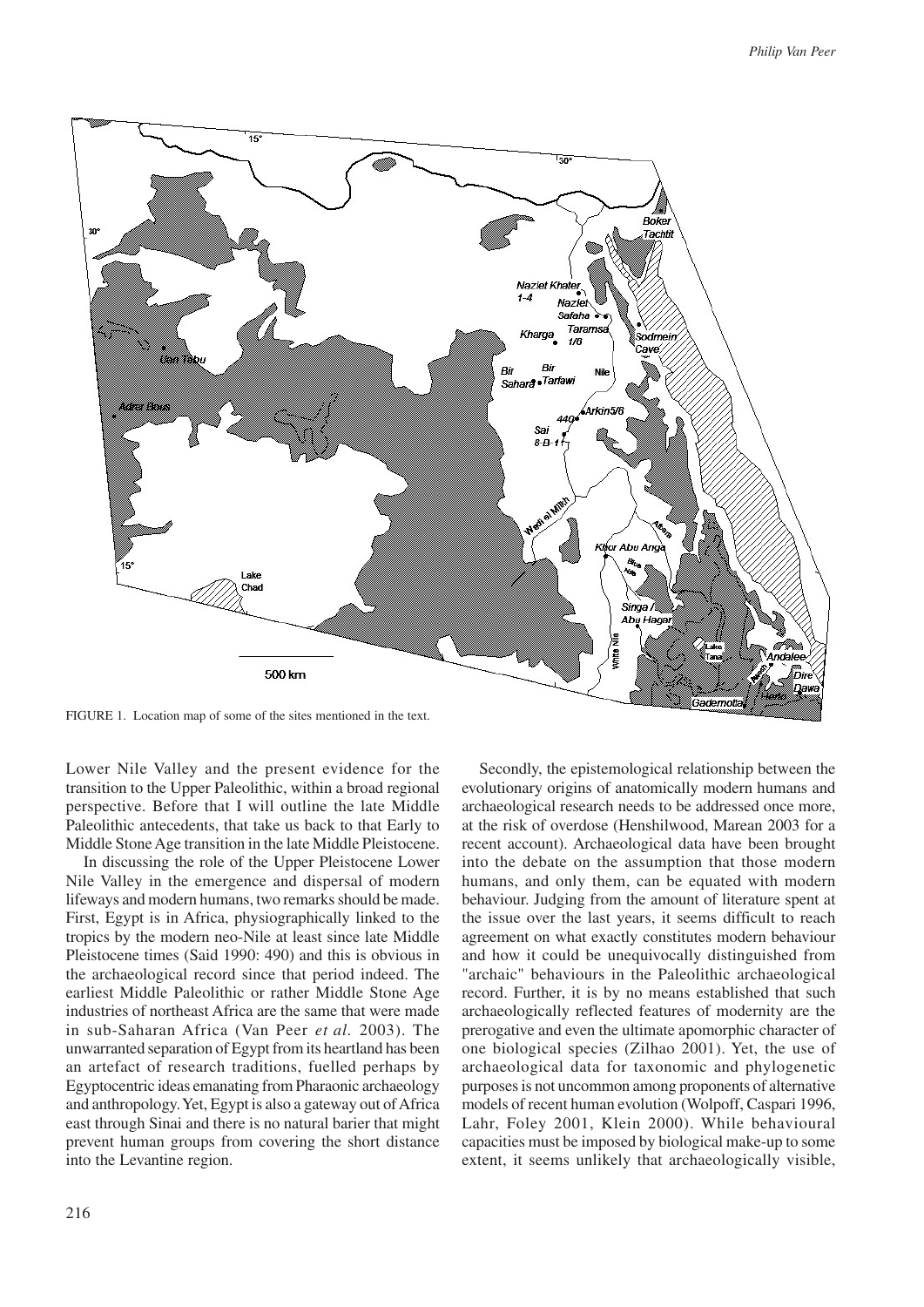isolated traits of behaviour are a straightforward means to distinguish the closely related species or populations within the last 0.5 million years.

The composition of a universally valid "trait-list" to identify modern humans (Henshilwood, Marean 2003) ignores the extreme cultural variation within contemporary modern humans (Zilhao 2001). Modern behaviour, if meant to be a feature shared by all members of *Homo sapiens*, should receive a more sound archaeological definition (McBrearty, Brooks 2000). In my opinion, if at all, it is in the complexity of socio-economic systems that universal modernity might be more apparent. This involves such features as group size and social structure, the existence of labour division and economic specialisation, and of functionally diversified settlement systems. Furthermore, it would have to be established first that this type of behaviour is never documented in archaeological records left by members of other species, assuming that the latter can be well defined by paleoanthropologists. However, this law-like association of a species and its specific behaviour needs to be built on independent evidence, i.e. human fossils and/or genetic data, of the makers of the archaeological record. As this does simply not exist, at least not in sufficient quantity, circularity would seem to remain the rule.

In view of the problems inherent in the present conception of much Paleolithic research, I concur with others who advocate re-direction (Henshilwood, Marean 2003 and comments therein; Pettitt 1999). In particular, archaeology's ties with history (Hodder 1986) should be re-acknowledged. The archaeological record is not only a reflection of behaviours but of historical processes as well, set in motion by societies even of the Paleolithic past (Gamble 1999). If interpreted properly, it can be used to describe processes of cultural change and population dynamics within particular regions and environmental settings. Evolutionary models of recent human evolution should be framed into the historic processes that they imply, even if only within the limitations of the chronological resolution generally available for the Paleolithic. Such historic models can be tested with archaeological data. The account that follows below is conceived along such lines.

Returning to Africa, the present genetic evidence is generally interpreted as indicating that the origin of *Homo sapiens* was an African event of the later Middle Pleistocene (Eswaran 2002 for a recent account). In the archaeological record, there is evidence of the emergence of behavioural analogues to the European Upper Paleolithic (McBrearty, Brooks 2000). Furthermore, at least the Middle and Lower Nile Valley show an archaeological pattern, concordant with the historic deployment of this evolutionary event, as I will argue below. Hence, from an African perspective, the MP/ UP transition in Europe allegedly separating an ancient from a modern world, might not seem much more than a belated footnote in history, even if it is intertwined with the extinction or disappearance by assimilation of the Neandertals. As G. Isaac (1977) once pointed out, the accident of Western Europe's priority in the development of prehistory, turned a historical event of population and culture contact into a process of evolutionary significance. The incidental synchronicity of biological and cultural change forged the belief that both were united in the same underlying principle of evolutionary change. The arrival of new populations in Europe with a particular culture became a *pars pro toto* for the evolution of a new hominid species and its specific behaviour. However, while technological change of sometimes Upper Paleolithic appearance has occurred throughout the late Middle and Upper Pleistocene Old World, it would be unjust to downgrade the significance of the Upper Paleolithic accordingly. For its emergence set in motion a strongly accelerated, lasting pattern of cultural change. What, then, made the transition to the Upper Paleolithic special?

## **THE ARRIVAL OF MODERN POPULATIONS IN NORTHEAST AFRICA**

The Early to Middle Stone Age transition in this part of the world takes place around 200 ka ago according to new data from site Sai 8-B-11 in the Middle Nile Valley (Van Peer *et al.* 2003). Acheulean sites in the region show a non-African, regional feature in their typological composition in the almost complete absence of cleavers (Schild, Wendorf 1981). The record takes on a definite African appearance with the onset of the Middle Stone Age. Its earliest assemblages found at sites in Nubia such as Khor Abu Anga (Arkell 1949), Abu Hagar (Lacaille 1951); Sai 8-B-11 (Van Peer *et al.* 2003) and Arkin 8 (Chmielewski 1968) are Sangoan as exemplified by the dominance of regular coreaxes among the *façonnage* tools. According to the evidence from the Blue Nile sites of Singa and Abu Hagar, this Sangoan would have been made by archaic *Homo sapiens* or *Homo helmei* (Stringer *et al.* 1985, McBrearty, Brooks 2000). An association of anatomically modern fossils and a lithic assemblage is reported from Herto (Clark *et al.* 2003, White *et al.* 2003) in Ethiopia. Although it has Middle Stone Age features, the assemblage is attributed to the late Acheulean based on the presence of handaxes. However, it was mostly collected at the surface and is likely to be of hybrid composition as a result of palimpsest formation. According to the stratified evidence from Sai 8-B-11, the Sangoan of this region does not comprise handaxes but it was deposited alongside with Acheulean debris at the same land surfaces. Stratigraphically, therefore, such occupations cannot be separated from each other giving the false impression that they result from the same occupational event. A similar problem of mixing seems apparent at site Arkin 8.

Large behavioural differences between the components of the Sai 8-B-11 palimpsests indicate that they are the result of the immigration of a new population, from the southern Nile basin. This is in line with observations at some other sites where both late Acheulean and Sangoan assemblages were recorded in stratigraphic context, e.g. at Nsongezi in Uganda (Cole 1967). At Sai 8-B-11 the newcomers exploited and processed pigment minerals and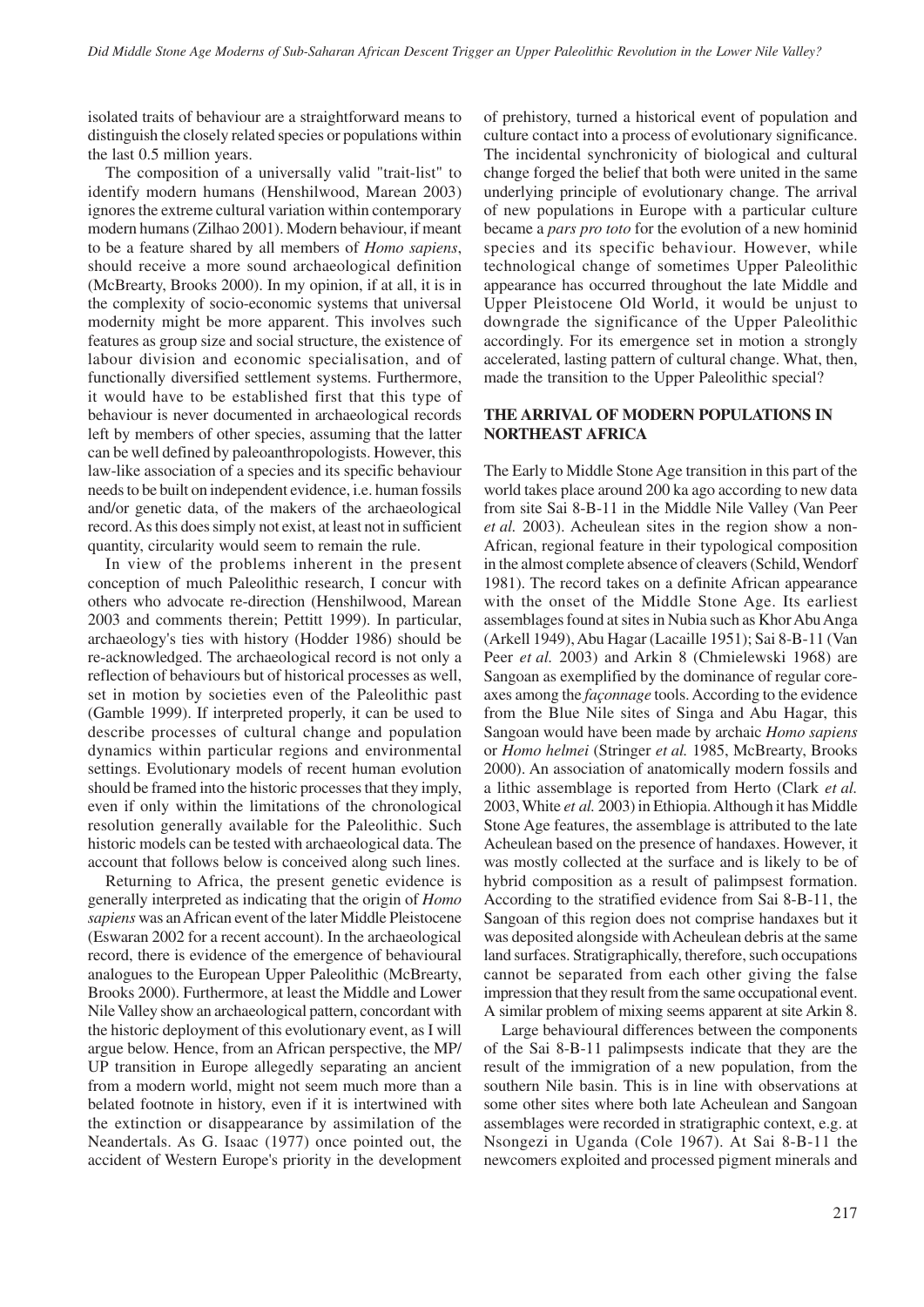a range of vegetal materials. For such activities, they disposed of manufactured grinding equipment and complex, hafted core-axes (Rots, Van Peer, submitted). The emergence of composite tool-technology had been linked with the onset of the Middle Stone Age (Barham 2001) and at Sai 8-B-11 there is empirical evidence supporting this. The Sangoan occupants at Sai applied red and yellow pigments on a small chert pebble, perhaps as a test of their quality. Their settlement system, according to the dynamic pattern apparent in the lithic economy, was complex and consisted of functionally differentiated sites including raw material workshops, maintenance and repair sites, and foraging locales (Rots, Van Peer, submitted, Van Peer *et al.* 2003, in press, b). Evidence of hunting technology is absent at such Sangoan sites which are associated with valley bottoms. This, however, may also fit the idea of spatial functional differentiation. Sites from the same time range in the Ethiopian highlands such as Gademotta, dated at 235 ka (Wendorf, Schild 1974, McBrearty, Brooks 2000) contain a range of points including bifacial foliates.

By the onset of OIS6, early MSA populations are established in the Middle and Lower Nile Valley. At Sai 8- B-11 sands above the Sangoan levels are dated at 182 + 20 ka (Van Peer *et al.* 2003). During the next 50 ka the heavyduty, Sangoan part of the lithic technology disappears and is replaced by bifacial foliates. Flake production strategies, mostly non-Levallois, are supplemented with blade reductions as evidenced by the presence of true prismatic blade cores in now fully Lupemban assemblages. This technological change seems attested for the whole distribution of the Sangoan/Lupemban complex, e.g. both at Sai 8-B-11 in the Middle Nile Valley and at Kalambo Falls in northern Zambia (Clark 2001). It may correspond to an increased emphasis on hunting as a means of subsistence under particular conditions of OIS6. At 8-B-11, the Lupemban is overlain by sands dated at  $152\pm10$  ka.

#### **THE LOWER NILE VALLEY DURING EARLY UPPER PLEISTOCENE**

The widely distributed Lupemban technology of the last Middle Pleistocene gives way to a regionally distinct facies in the Lower Nile Valley by the onset of the Upper Pleistocene. This is the early Nubian Complex (Van Peer 1998) of which the lithic technology is characterized by the presence of a Levallois reduction strategy mainly for point production. J. and G. Guichard (1968) defined two so-called Nubian Levallois methods, but there is little reason to view them as discrete typological, let alone technological groups. Bifacial foliates continue to be used, but their morphologies may now differ from the classic Lupemban lanceolate forms, for example at site BT-14, Grey Phase 1 in Bir Tarafawi correlated with Stage 5e (Wendorf *et al.* 1993: 566). At site Sai 8-B-11 a technologically transitional level seems to be intercalated between the Lupemban and early Nubian Complex levels (Van Peer *et al.* in press, b) but this needs to be substantiated in future fieldwork.

The ancient Sangoan tradition of sub-surface digging for various raw materials is maintained and accentuated. There is now evidence of elaborate extraction pits for lithic raw materials, for example at Arkin 5 (Chmielewski 1968), at Taramsa 1 (Vermeersch *et al.* 1997) and at Taramsa 8 (Van Peer *et al.* in press, a). These Nile Valley sites are all workshops located on pediments or Nile terraces and except for site 440 (Shiner 1968, Wendorf, Schild 1992), other components of the settlement system have not been found here. At 440, faunal remains are well documented and there is evidence of deep-water fishing. An exceptional lanceolate from Taramsa 8, found broken in two parts among its production flakes, shows marks of hafting. It indicates that complex tools were produced at the workshops, probably to be exported to locations of similar type as Site 440 (Van Peer *et al.* in press, a).

The Last Interglacial here is a period of significant local precipitation causing savanna-environments with permanent lakes in the eastern Sahara (Wendorf *et al.* 1993). Naturally, early Nubian Complex groups have dispersed into the territories adjacent to the Nile. At Bir Tarfawi and Bir Sahara in southwest Egypt, a number of stratified sites were found in successive lake deposits spanning most of OIS5. Due to their exceptional preservation conditions, they are able to show other aspects of the Nubian Complex settlement system. Meat procurement activities have been inferred for sites associated with dry lakebeds, and plant processing with beach locations. Workshops at a few km from the Tarfawi depression have also been identified (Wendorf, Schild 1992). East of the Nile, a hunting stand was found at the Sodmein Cave in the Red Sea Mountains (Van Peer 2001b). Here, the early Nubian Complex level contains a large dug-out firepit with stone-built slopes and large mammal remains in it. Burned cherts from within the fill produced a TL-age of 115 ka (Mercier *et al.* 1999).

As far as stratigraphic and absolute chronological evidence is available, it would seem that there is limited evidence of occupation during the subsequent stages of OIS5 except in the Eastern Sahara. For example, in the Sodmein sequence a thick sterile layer separates early and late Nubian Complex levels. At Sai 8-B-11, deflation started the erosion of the interglacial floodplain exposing early Nubian Complex material at the surface. The next period of human occupation here appears not to have occurred until the terminal Pleistocene.

Only towards the end of OIS5, there are new sites with late Nubian Complex assemblages in which bifacial foliates are now absent. Only points elaborated on mostly Nubian Levallois blanks are now documented, for instance at site E-87-3 from the Green Lake phase at Bir Tarfawi (Hill 1993). At Valley workshops such as Nazlet Khater 1 and 3 (Vermeersch 2002) and Taramsa 1 (Vermeersch *et al.* 1997), the proportions of different technological categories clearly reveal sophisticated spatial dynamics for lithic products. Nubian Levallois cores and their production waste occur in large numbers whereas Nubian points are rare. Conversely, there are too many Levallois flakes for the small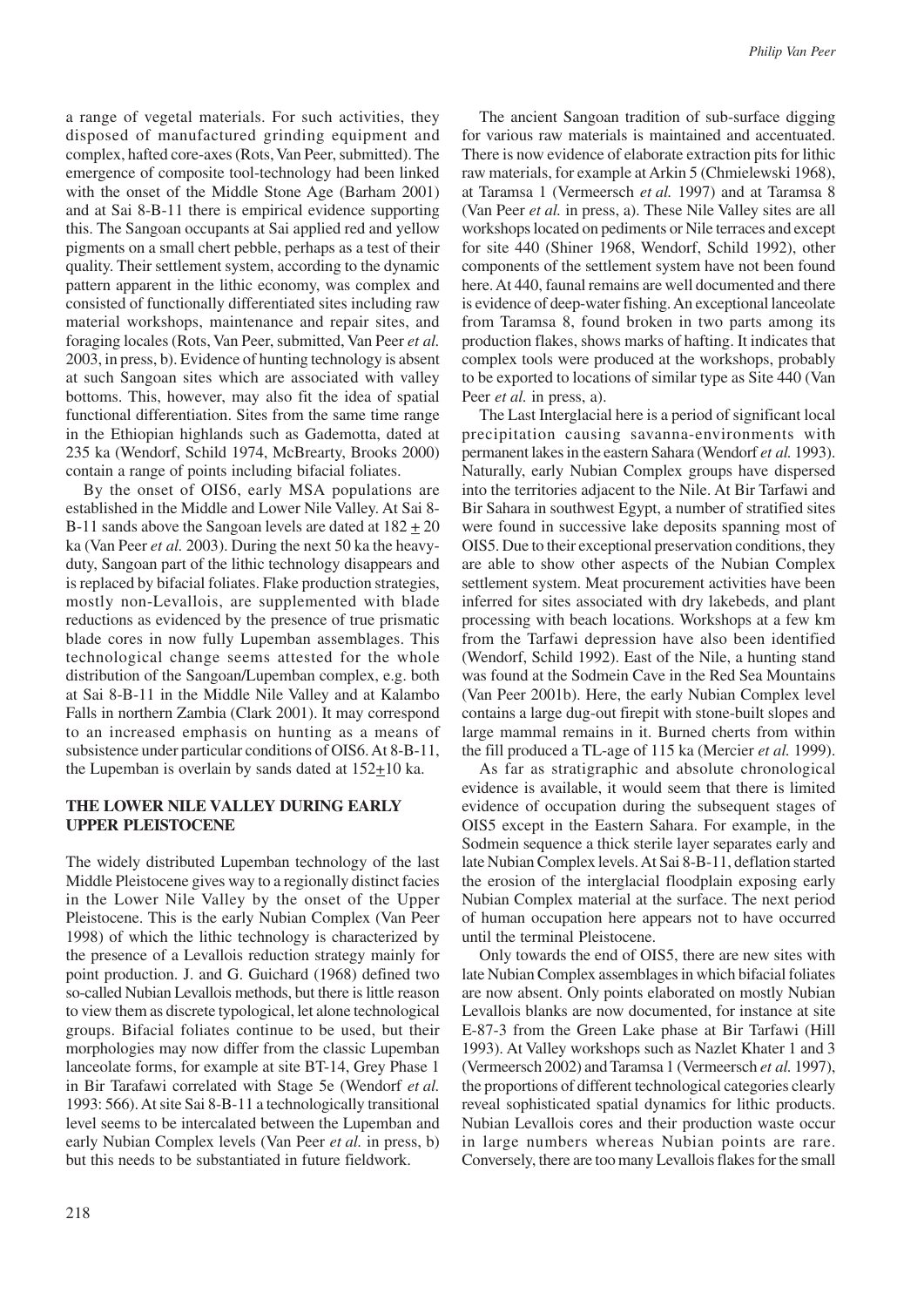amount of flake cores present (Van Peer 1998). This indicates that points were produced with a specific purpose in mind and these cores are truly waste materials. Levallois flake cores, on the other hand, were often prepared for export to serve probably as little stocks of raw material at other locations, such as the Khormusan sites in Nubia may be (Marks 1968a). They are associated with Nilotic deposits and beyond the reach of radiocarbon dating (Wendorf, Schild 1992). Faunal and fish remains are found here as well as hearth-pits. Given their size, these sites may have been occupied by large groups and perhaps represent residential camps within the Nile floodplain.

In terms of interregional relationships, the Egyptian record still looks African even though there are some typological similarities with the Levantine Middle Paleolithic, notably the presence of truncated-facetted pieces (Bar-Yosef 2000). Only more systematic comparative analysis may reveal if such superficial resemblances are behaviourally and historically meaningful.

## **THE ONSET OF HYPER-ARIDITY IN OIS4**

With Stage 4 a long period of hyper-aridity sets in Northeast Africa (Wendorf *et al.* 1993). The last Pleistocene lakes of the Sahara disappear and, surely, the conditions for humans in those regions must have become very hard. Unsurprisingly, this climatic deterioration provoked technological changes. The tanged tools of the Aterian make their appearance and the production of bifacial foliate points is resumed. The old blank production strategies, however, the Nubian Levallois method in particular, remain in vogue. This continuity is well exemplified in the oldest securely dated Aterian site up to now, Uan Tabu in southwestern Lybia (Garcea 2001). Aeolian sand unit IV contains an Aterian assemblage with classical tanged points elaborated on Nubian blanks and is OSL-dated to 61+10 ka. *Contra* the orthodox belief that the Aterian is uniquely a local northwest African development (Debénath 1996, Wengler 1993), I consider it an adaptive response that originated independently in the eastern Sahara. The Aterian may well be a techno-complex that comprises the archaeological remains of northern African populations adapting to their more arid environments with convergent technological means. However, in the present chronological evidence an east-west gradient would also seem to emerge. This suggests that, in close relation to the mid-altitude fringes of the Saharan mountains, the Aterian subsistence system spread into the west and reached the Maghreb where it may have persisted up until around 25 ka (Van Peer 2001a). The emergence of tangs and foliates very likely represents a change in hunting strategies perhaps as a response to the presence of a new faunal spectrum. Barbary sheep in particular appears to be quite frequent in Aterian bone assemblages (Garcea 2001).

At Kharga Oasis, the result of a parallel adaptive response seems to be documented in the form of the Khargan industry (Caton-Thompson 1952). It is undated and its stratigraphic relationship with the Aterian is not entirely clear, as they occur in different parts of the topography. Khargan sites, as Caton-Thompson notes, never occur in the base of the Kharga Depression while Aterian sites are present here around fossil springs. The Levalloiso-Khargan, however, which seems transitional between the Nubian Complex and the Khargan, is stratified below the Aterian. It seems safe to assume that the Aterian and the Khargan are roughly contemporaneous, as suggested by Caton-Thompson (1952) herself. The latter industry contains perforators, truncated flakes and nongeometric, microlithic forms as well as truncated-facetted pieces, which are reminiscent of the Nubian Complex. The enigmatic Sebilian industry (Marks 1968b) of the Nile Valley presents obvious similarities with the Khargan in the presence of numerous truncated flakes. The dating of Sebilian sites, however, is controversial (Vermeersch 1992).

In the Nile Valley other types of technological change are attested. Generally, the Nubian point lithic technology disappears or is transformed into a new production system. The Lower Nile Valley Complex (LNVC) encompasses a number of industries with only flake Levallois reductions such as the K-group (Van Peer 1991a), the Denticulate Mousterian (Marks 1968c), the Safahan (Van Peer *et al.* 2002) and the Halfan (Marks 1968d). Its distribution appears to be limited to Upper Egypt and Nubia. In an earlier paper, I considered this complex at least in its early phase as contemporaneous with the late Nubian Complex of the end of OIS5 (Van Peer 1998). This was based on the assumption that K-group site Nazlet Khater 2 with an infinite radiocarbon date of >35700 BP, was reworked during the same geomorphological event as Nubian Complex sites Nazlet Khater 1 and 3 and on the rejection of some Halfan radiocarbon dates indicating an age of at most 25 ka for the oldest Halfan sites (For a discussion of this issue see Paulissen, Vermeersch 1987, Vermeersch 1992, Wendorf, Schild 1976). Taking into account the present evidence, this seems to be wrong. Numerous extensive refittings at Nazlet Khater 2 suggest that at least part of the site is in primary context and post-dates the reworked gravels it is dug into (Vermeersch 2002). An OSLdate of  $59.8 \pm 6.6$  BP underneath one of the artefact concentrations at Nazlet Safaha 2 places the exploitation activities in OIS4 at the earliest (Stokes, Bailey 2002). While the relative chronology and correlation of Nilotic floodplain deposits and sites based on elevation only is much more complex than once thought (Wendorf, Schild 1976), it is nevertheless clear that the Halfan dates and the stratigraphy are concordant. Stratigraphically the oldest Halfan site 6B32 is contained within silts of the Late Paleolithic Valley Filling episode or with a slightly earlier alluviation separated from the former by a period of Nile incision (Schild *et al.* 1992: 91).

The lithic production system of LNVC-industries is based on the Levallois concept in its classical form, supplemented by single and opposed platform reduction either of blades or microblades. While Nubian Levallois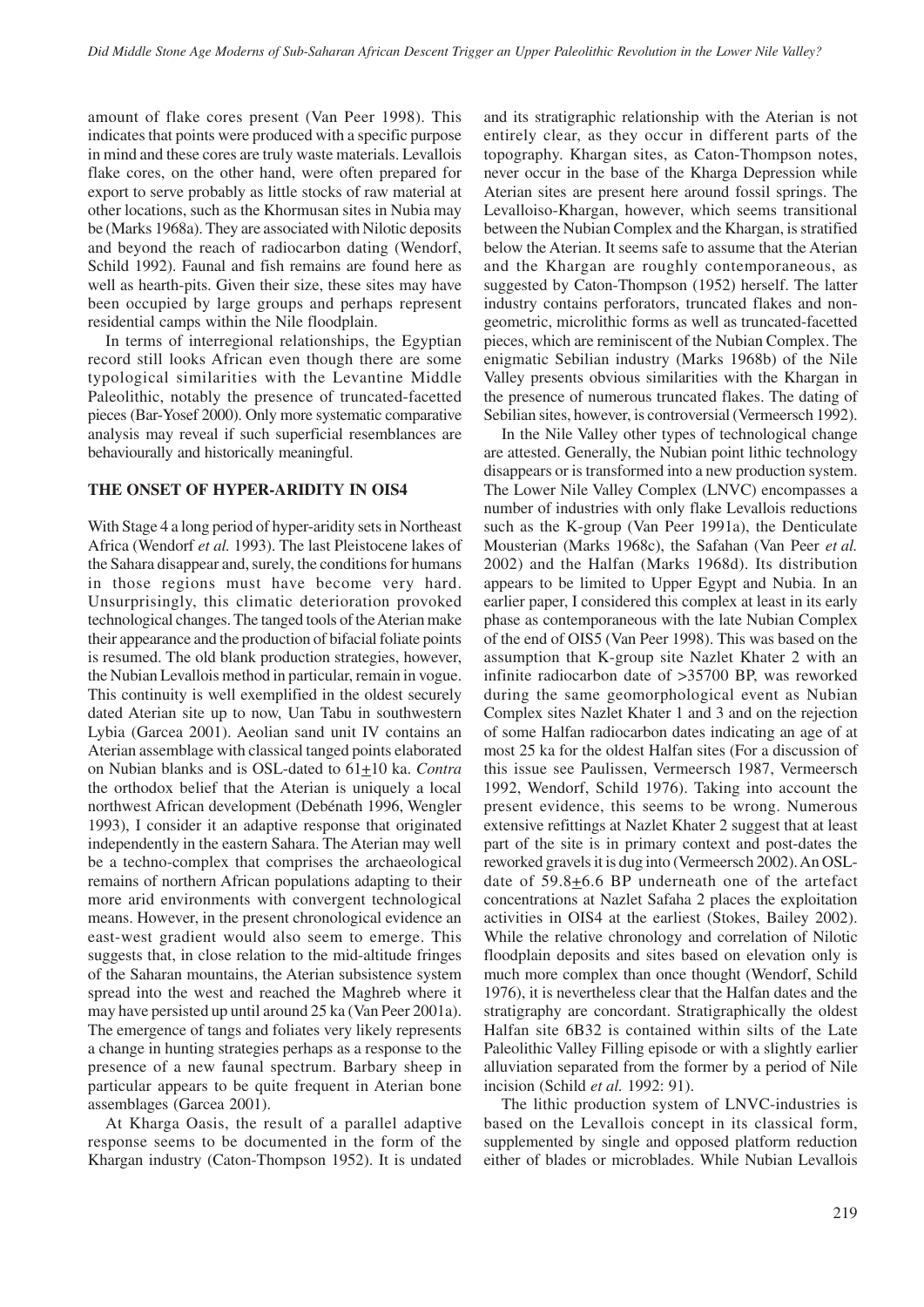points are not produced anymore, the Nubian method of core preparation is employed in the so-called Safahan method (Van Peer 1991b). Here, the last step of the preparation sequence of a Levallois surface consists in removing a Nubian central ridge by an axial blow from the distal striking platform of the core. The Levallois flake that is subsequently struck from the main striking platfrom will characteristically show a double-pointed tip.

A parallel but different avenue of technological change is attested in the Taramsan industry (Vermeersch *et al.* 1997). At the workshop of Taramsa 1 in the Valley, there is evidence of intensive activity. In fact, it would seem that most of the exploitation pits and ditches are from this phase of occupation<sup>1</sup>. A burial pit containing a modern human skeleton, estimated to be around 55 ka old based on an average of OSL-dates (Vermeersch *et al.* 1998), was found in one of those pits. The lithic production strategies now are designed to produce elongated blanks, often true blades. Numerous refitted sequences show that such blade reductions are applications of an adapted Levallois concept (Van Peer 1992; in press) whereby the production capacity of the cores is significantly increased. This transitional industry encompasses a variety of reduction types, ranging between orthodox Nubian Levallois reductions and continuous blade-producing cores. It appears first in the lithic assemblage of Sector 91/03 at Taramsa 1. OSL-dates for various exploitation pits with Taramsan assemblages are still being finalised (Stokes pers. comm.), but the earliest representation of this transitional technology is definitely in Stage 4 (Stokes pers. comm.). The Taramsan pinpoints the origin of an Upper Paleolithic technology from its Middle Paleolithic or, more appropriate, Middle Stone Age base.

In the southern Levant, the Emiran level I at Boker Tachtit has transitional features leading to a fully Upper Paleolithic Ahmarian technology in level IV of that same site. The beginning of this transitional sequence is usually placed around 47 ka, but it may be slightly prior to 50 ka (Marks 2003). A Levantine late Middle Paleolithic antecedent for the Emiran is presently unknown (Marks 2003). As a consequence, some have proposed that the stimulus for this process of change came from outside, the Nile Valley in particular (Bar-Yosef 2000, 2003, Tostevin 2003 *contra* Marks 2003). The Taramsan and Emiran reduction systems, both studied by means of completely refitted sequences, have in common that they each represent an adaptation of the classic Levallois surface exploitation to volume exploitation. Both types of reductions start out as Levallois core preparations which are subsequently turned into cores with continuous blade-production from opposed striking platforms (Marks 1983, Van Peer 1992, Volkman 1983). The exact technical ways to achieve this, however, are different. In the Taramsan, the change consists

in enlarging the available exploitation volume by creating an extremely domed upper core surface. In the Emiran, a crested blade is struck from one of the sides of a prepared flat core and the subsequent debitage of blades is continued from this side. The exploitation surface of the core, in other words, is rotated 90°. The Taramsan technology appears to conserve in its volumetric organisation a more Levalloislike character. Crested blades, for instance, are far less common. The production sequence of an Emiran core usually ends with a morphological Levallois point. This is not the case in the earliest Taramsan although incidental pointed blade forms are produced in the course of a reduction. However, the latest evidence indicates that in later Taramsan assemblages points are again produced intentionally (Van Peer, in press). On the basis of this technological evidence, the introduction of the initial stimulus for change in the Levant from the Nile Valley cannot be refuted. Nor can it be done on chronological grounds as the transition at Taramsa is certainly older than at Boker Tachtit.

A detailed analysis of the artefact distributions in and around the Taramsan extraction ditch of sector 91/04 and of the completely refitted reduction sequences mentioned above, has provided surprising insights in the social organisation of the activities (Van Peer 2001b, in press). First, the *chaîne opératoire* that chert nodules exploited in this ditch went through is partitioned in a number of spatial clusters. After exploitation, chert nodules were piled up against the ditch walls. Before being moved to an area of reduction, they must have received a first evaluation of their quality. This is clear from fully refitted reductions where the first large cortical flake is almost systematically missing. In peripheral reduction zones situated both within the extraction ditch and on its edges, nodules went through intensive testing and, eventually, preparation for full reduction. Also, initially rejected volumes were seemingly recycled here and reduced anyway. Adjacent to one of these flaking areas, a cache of cores was found. Prepared cores and the best raw nodules were taken to areas of full Levallois or Taramsan reduction within the extraction ditch. Selected blanks ended up in adjacent zones where they were retouched; cores as well were sometimes brought over here to enter their final reduction phase.

In principle, there is no reason to partition a supposedly simple acquisition stage in the overall *chaîne opératoire* into this number of substages. For instance, at the older workshop of Taramsa 8 mentioned above, the production and hafting of a foliate point seems to have been performed by one individual (Van Peer *et al.* in press, a). Here at Taramsa 1, the only explanation for the observed spatial pattern seems to be that a number of individuals co-operated in a simultaneous activity event. This idea of labour division receives additional weight from the technical analysis of 27 completely refitted sequences from an area of full reduction in sector 91/04. I determined the precise order of the preparation flakes in conjunction with their distribution over the core's periphery. The comparison of

These later exploitation features, however, have destroyed older evidence and, therefore, it is difficult to compare extraction amplitudes over time.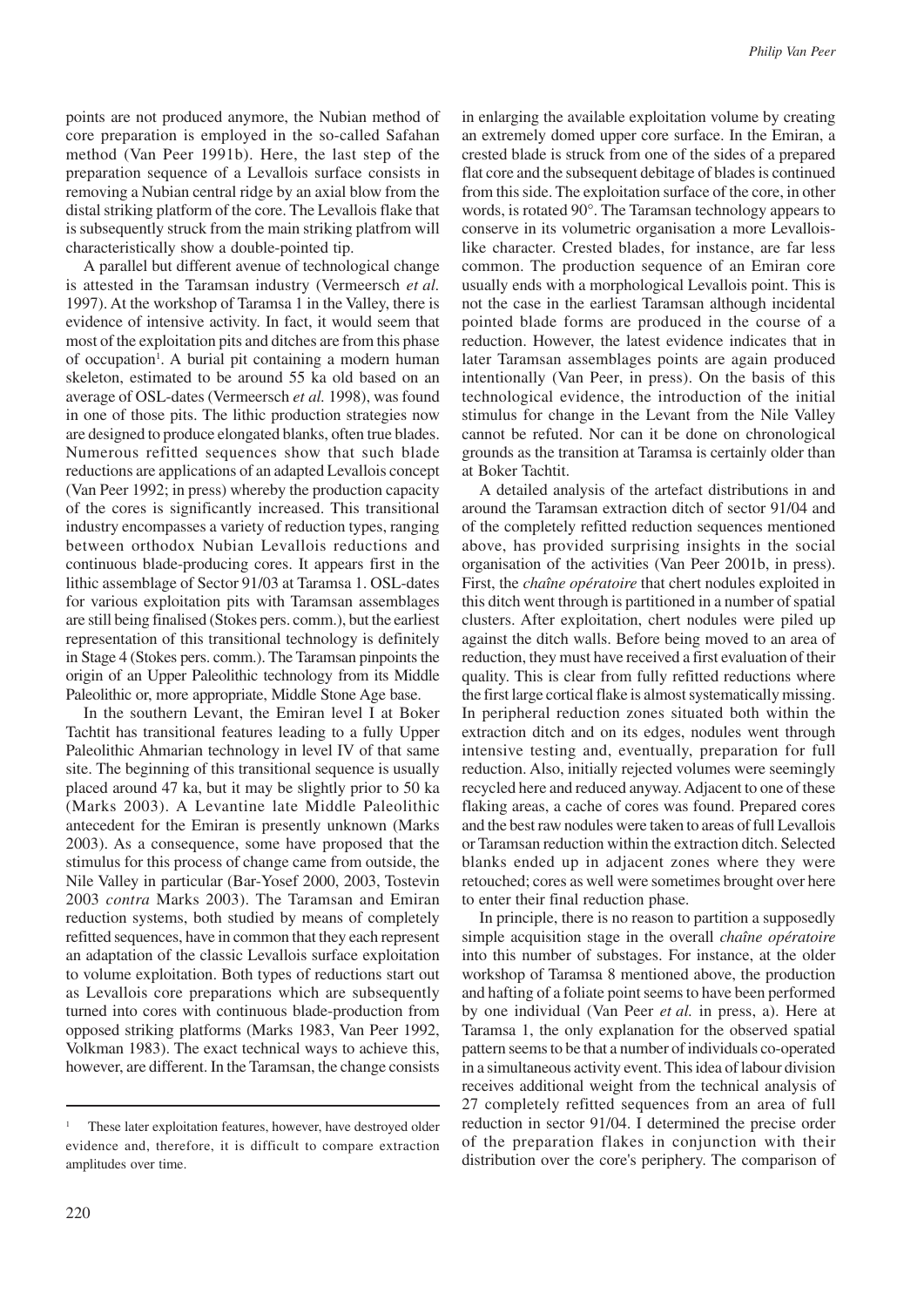these spatial sequences for the whole sample revealed the existence of four discrete but internally consistent pattern groups2 . The cores of each group, in other words, were reduced in almost exactly the same sequence order. The only way to interpret this seems to be that these are the productions of individual artisans who had developed their own technical styles through experience, much like the specialists of the European Magdalenian (Pigeot 1990). These Taramsan specialists were the ones who carried out the most responsible task in the *chaîne opératoire*: the reduction of the best quality nodules. Thus, a socioeconomic system based on a sophisticated form of labour division involving task specialists is documented here. One might speculate that the social composition of the group that came out to this site was governed by task specialization, not by kinship. Apparently, it was a highly organized society that started experimenting with alternative lithic production systems, a process that would result in fully Upper Paleolithic blade technology as evidenced in more recent exploitation pits at the same site. Why did they start this experiment?

#### **DEMOGRAPHIC PROCESSES**

When the Sahara dried up, the decrease of subsistence resources could obviously not be resolved by technological change and social adaptation alone. Human groups living in the Eastern Sahara must surely have migrated into the Nile Valley. This is all the more likely since their settlement system was deployed over vast territories (Van Peer 2001b). At the Aterian site of Adrar Bous, for instance, silicified vitric tuff has been introduced from 280 km distance (Clark 1993). For some groups, the Valley must have formed part of their range, at least indirectly through inter-group contacts. Demographic contraction is also empirically sustained by evidence from both regions. Except for Aterian occurrences in the mountainous areas, there are no OIS4/3 sites in the Central and Eastern Sahara. On the contrary, there is increased activity in the Valley. While caution needs to be exerted in the extrapolation of population densities and of economic intensification, the workshops do provide indications of extraordinary amplitudes of production activities in this period. For Nazlet Safaha 1, the number of extracted chert pebbles of sufficient quality for reduction has been estimated at 190,000 (Van Peer *et al.* 2002). Accounting for a reliable selection ratio of 1 to 10, the total number of extracted nodules at this same site amounts to 1,900,000. A similar excercise for the Taramsan phase at the Taramsa 1 workshop suggests around 3,000,000 pebbles (Van Peer 1998) as a conservative estimate. Knowing that in the Valley stretch between Luxor and Qena numerous other workshops from this period are present (Vermeersch, Paulissen 1997), we can safely assume that the total number of dug-out chert volumes would easily run over 100 million and perhaps much more, for this small region alone.

The Nile was not at all the competent present river. It was an extremely seasonal, braided river with shallow channels due to reduced amounts of headwater discharge (Schild, Wendorf 1986: 31). As the local climate was hyperarid, periods of droughts or highly reduced availability of water must have occurred. Groups coming in from the western desert may not have found a much more prosperous environment here. It is quite likely that population influx was also from the east. Territorial contraction in Europe led to the presence of Neandertal groups in the Near East (Bar-Yosef 1988, Hublin 2000). The other, modern population is absent at this time and they may have moved into Northeast Africa as a consequence perhaps of this Neandertal shift. If so, the latter added significantly to the emergence of a "classical" stress condition of population contraction and concentration in an already marginal environment. This situation naturally sollicits adaptive technological change. The Taramsan transitional lithic technology represents an experiment to use raw material in a more efficient, productive way by changing the volumetric organisation of the cores. This implied the reduction of blank width and, thus, the production of elongated end forms (Van Peer 1992). Certainly in the case of the Taramsan, I am inclined to consider blade morphology a consequence of technological intensification rather than viewing blade reduction strategies as technical adaptations to achieve for some reason desired blades.

This mechanism of adaptive change is not the only one, as described before and it is not new either. Blade technologies have emerged at different times and places throughout the Middle Paleolithic/MSA. Neither are regular microlithic tool forms, bifacial foliates and even tanged tools technological means that appear for the first time. Any of them had been developed in Africa in earlier times. In fact they are all documented in the late Middle Pleistocene Lupemban industry (Barham 2000, 2001, Clark 2001, McBrearty, Brooks 2000). Nor is the Nile Valley the only region where such processes were at work (McBrearty, Brooks 2000). However, the concentration of groups and demographic pressure at an unprecedented scale may have constituted an additional, new trigger for change here. Social competition may have arisen among these highly organized groups enhancing the emergence of ethnic consciousness and social boundaries (Newell *et al.* 1990, Wobst 1974), and adding a social-strategic dimension to the motivations of material production. Under this interpretation, the Lower Nile Valley during OIS4 can be conceived as a region where social experiments took place whereby an adaptive response in origin became subordinated to social drivers for change.

At the present time, this is not much more than a hypothesis since the later archaeological outcome of this period of change is largely unknown. Sites from the period

Not all reductions have been assigned to these four groups. For a full account of this research see Van Peer, in press.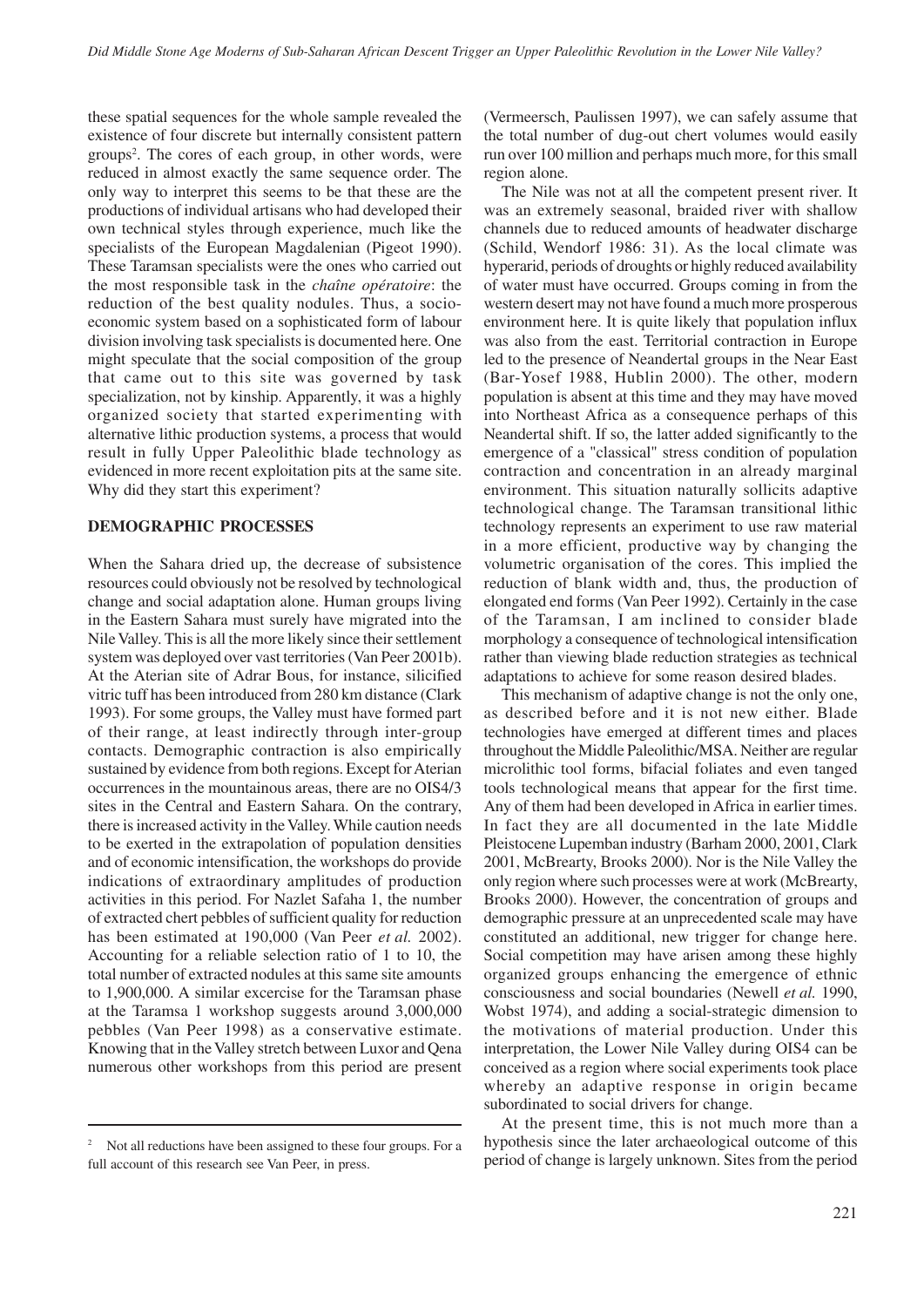between 50 and 30 ka are quite rare as sediments, both Nilotic and local, are basically absent. Numerous surface concentrations cannot be dated. The existence of social territories, for instance, cannot possibly be inferred from the present archaeological data. Only in association with sediments from the Late Paleolithic Alluvation (Schild *et al.* 1992), quantities of Late Paleolithic sites are found again from about 20 ka onwards. For this period at least, a number of penecontemporaneous archaeological groups with stylistic differences have been identified in Upper Egypt and Nubia (Close 1980). The lithic technologies of these southern groups are flake and microblade strategies and, in this respect, they are the result of a non-classic Middle to Upper Paleolithic transition. Apparently, the alternative pathways of change mentioned above seem to have provoked equally lasting effects and resulted in new lifeways just as well.

One site hints at the persistence of the Taramsan blade technology in an early Upper Paleolithic context. The blade assemblage from the site of Nazlet Khater 4 in Middle Egypt evokes some Taramsan features (Vermeersch *et al.* 2002). In underground mine shafts, chert pebbles were exploited here in a period between 40 to 35 ka ago. The use of bifacial axes as exploitation tools is also reminiscent of the Taramsan. One axe was found as a burial gift in one of the two burials that are associated with the mine of Nazlet Khater 4. This may be the individual's personal item and an indication of social status or economic specialization. It testifies to the acknowledgement of individuality and to the existence of social/economic distinction in this society. Was there, in this respect, a qualitative difference with other contemporaneous societies? Is it their particular social structure that made these blade-producing groups successful, expansive and influential in processes of change in the Near East?

#### **CONCLUSION**

The scenario laid out here describes how early Upper Paleolithic technologies and a way of life might have first originated in the Lower Nile Valley. It does not offer an explanation of why this local event has become a global phenomenon of the northern latitudes of the Old World. Its chronological priority does not make it automatically fit to be the unique ancestral event to the general Middle to Upper Paleolithic transition. In fact, it makes a general explanation more difficult: there is no obvious reason why groups living in a different social and environmental context would adopt an outcome of a particular socio-historical trajectory from another region.

A single origin hypothesis for the Upper Paleolithic might only seem to stand a chance when it is provided with an evolutionary flavour. If in the process of the Lower Nile Valley an adaptive advantage for all human societies regardless of their condition were selected, this Upper Paleolithic behavioural phenotype would be bound to

spread into other regions. As far as the historic development of such a dispersal is concerned, the present evidence indicates that it has entered the Near East, where an only slightly later transition is documented, soon after the events in the Lower Nile Valley. Migration as the vehicle of dispersal, for instance by groups who were outcompeted in the Nile Valley, seems unlikely. Not only would one wonder what their adaptive advantage might be, but the Levantine transitions at Boker Tachtit and Ksar Akil are examples of gradual internal change (Marks 2003). Under the single origin hypothesis, therefore, they would have been invoked by the assimilation of an advantageous novelty. But if migration is not involved and if indeed the Neandertals were the only population in the region at this time, the latter explanation would seem to open up an interpretative *terra incognita*. For it would imply that it were Neandertals who adopted the Upper Paleolithic advantage and passed it on, in their turn, to modern groups who then created the Aurignacian (Zilhao, d'Errico 1999)<sup>3</sup>. An evolutionary-grounded single origin hypothesis would also require an answer to further questions. What exactly constitutes the advantageous Upper Paleolithic genotype? Why did it set in motion the directional pattern of accelerated change of the Upper Paleolithic? Why would, in the technological domain, one particular expression, i.e. blade technologies, have to be the dominant correlate of change?

A radically alternative view would be to consider the emergence of Upper Paleolithic lifeways as local contingencies whereby adaptive responses converge in equifinal archaeological reflections. There is no doubt that the relatively uniform appearance of the Middle to Upper Paleolithic transition is to some extent imposed by the coarse analytical resolution of our present data. The Northeast African situation indicates that there are several avenues of technological change. One of the useful goals of future research would be to investigate if there is a pattern in the selection of technological change mechanisms. But even if such would appear to be the case, it is still likely that our archaeological patterns are formal uniformizations of very different events, especially if we can only rely on technological data. Then, there is no point in looking for a unified explanation for the emergence of the Upper Paleolithic.

However, there is a middle way between evolution and contingency, and that is history. The Lower Nile Valley suggests that this is the trajectory to look for. Here, the origin of new lifestyles including the Upper Paleolithic one, may have been a consequence of a process of social intensification among already highly organized groups who were under demographic and economic stress. The global advantage selected in this event may be entirely confined

This problem is not exclusive for the single origin hypothesis. Even if the Near Eastern origin of the Upper Paleolithic is an independent, convergent phenomenon, the Neandertals may remain involved.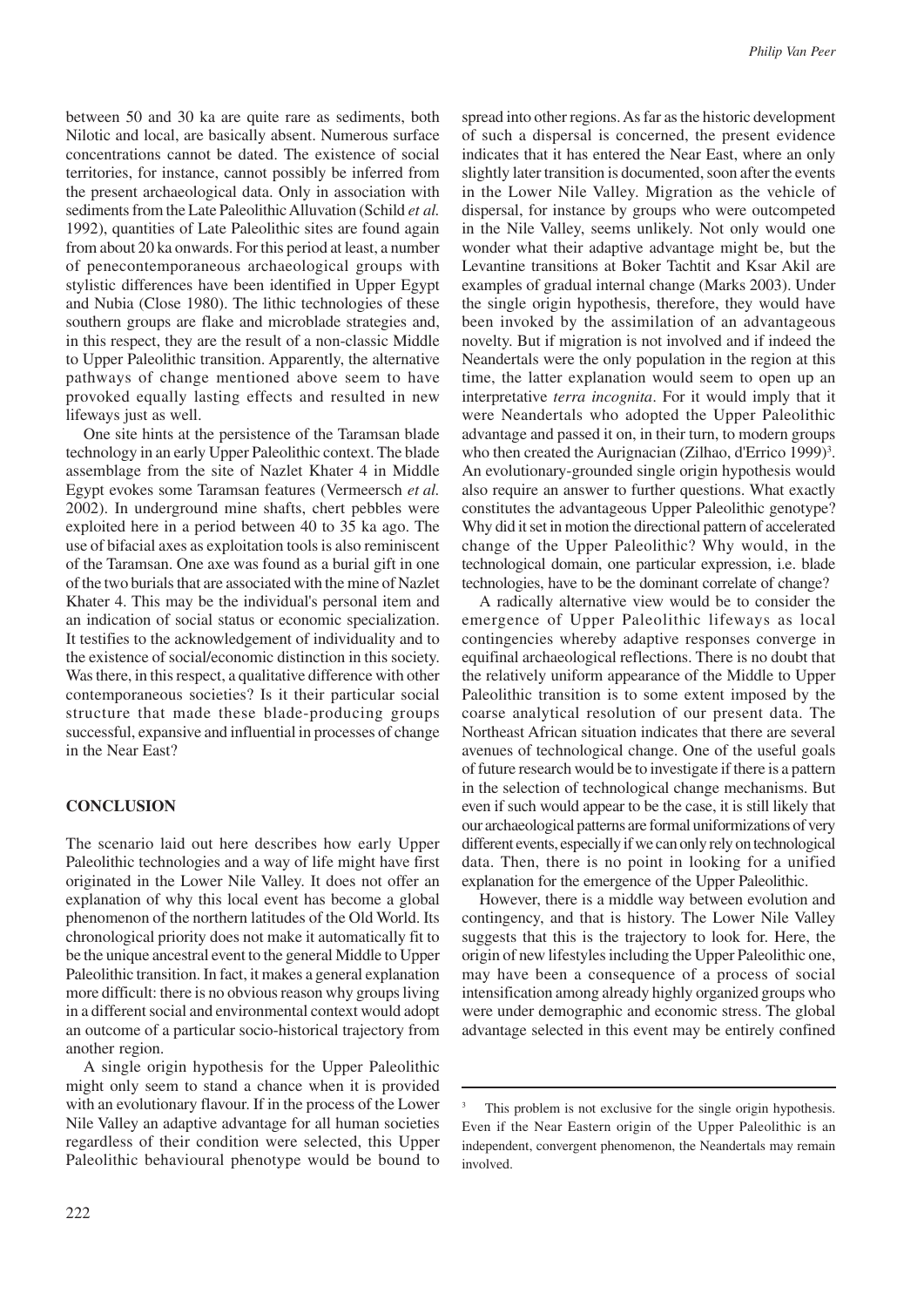to the socio-cultural domain and its subsequent dispersal among other groups a predictable feature of the newly emerged social structure. An interpretation of Upper Paleolithic origins in social terms does not downgrade them to historical contingencies of minor importance. On the contrary, it underscores their significance as they may, in that quality, mark the beginning of the modern, historic world. Nor does it refute a single origin. If, however, the latter has happened, it should be called a revolution, born out of the interactions between complex human societies and affecting other parts of the Old World through the mechanisms of history.

#### **ACKNOWLEDGMENTS**

Research underlying the ideas expressed here is funded by the Research Council of the University of Leuven (Grant OT/01/10) and the Fund for Scientific Research – Flanders (Grant G.0215.02). I thank Jiří Svoboda for inviting me to write a contribution for this issue. I am grateful to Ofer Bar-Yosef and Pierre M. Vermeersch for reading the manuscript and for their comments. Any errors are my responsibility only.

#### **REFERENCES**

- ARKELL A. J., 1949: The Old Stone Age in the Anglo-Egyptian Sudan. *Sudan Antiquities Service Occasional Papers* 1, Khartoum. 52 pp.
- BARHAM L., 2000: *The Middle Stone Age of Zambia, South Central Africa*. Western Academic and Specialist Press, Bristol. 303 pp.
- BARHAM L., 2001: Central Africa and the emergence of regional identity in the Middle Pleistocene. In: L. Barham, K. Robson-Brown (Eds.): *Human Roots. Africa and Asia in the Middle Pleistocene*. Pp. 65–80. Western Academic and Specialist Press, Bristol.
- BAR-YOSEF O., 1988: The Date of the South-West Asian Neandertals. In: M. Otte (Ed.): *L'Homme de Néandertal. Actes du colloque international de Liège (4–7 décembre 1986), Volume III: L'Anatomie. Eraul* 30. Pp. 31–38. Université de Liège, Liège.
- BAR-YOSEF O., 2000: The Middle and Early Upper Paleolithic in Southwest Asia and neighboring regions. In: O. Bar-Yosef, D. Pilbeam (Eds.): *The Geography of Neandertals and Modern Humans in Europe and the Greater Mediterranean*. Pp. 107–156. Peabody Museum Bulletin 8. Harvard University, Cambridge.
- BAR-YOSEF O., 2003: Reflections on the selected issues of the Upper Paleolithic. In: A. N. Goring-Morris, A. Belfer-Cohen (Eds.): *More than Meets the Eye. Studies on Upper Paleolithic Diversity in the Levant*. Pp. 265–273. Oxbow Books, Oxford.
- CATON-THOMPSON G., 1946: The Levalloisian industries of Egypt. *Proceedings of the Prehistoric Society* 4: 57–120.
- CATON-THOMPSON G., 1952: *Kharga Oasis in Prehistory*. The Athlone Press, London. 213 pp.
- CHMIELEWSKI W., 1968: Early and Middle Paleolithic sites near Arkin, Sudan. In: F. Wendorf (Ed.): *The Prehistory of Nubia*. Pp. 110–147. Fort Burgwin Research Center and Southern Methodist University Press, Dallas.
- CLARK J. D., 1993: The Aterian of the Central Sahara. In: L. Krzyzaniak, M. Kobusiewicz, J. Alexander (Eds.): *Environmental and Cultural Change in North Africa through the 2nd mill. BC*. Pp. 129–143. Poznań Archaeological Museum, Poznań.
- CLARK J. D., 2001: The Middle Stone Age: The Lupemban industrial complex. In: J. D. Clark (Ed.): *Kalambo Falls Prehistoric Site III: The Earlier Cultures: Middle and Earlier Stone Age*. Pp. 82–233. Cambridge University Press, Cambridge.
- CLARK J. D., BEYENE Y., WOLDEGABRIEL G., HART W. K., RENNE P. R., GILBERT H., DEFLEUR A., SUWA G., KATOH S., LUDWIG K. R., BOISSERIE J.-R., ASFAW B., WHITE T. D., 2003: Stratigraphic, chronological and behavioural contexts of Pleistocene *Homo sapiens* from Middle Awash, Ethiopia. *Nature* 423: 747–752.
- CLOSE A. E., 1980: Stylistic analysis of the Wadi Kubbaniya assemblages. In: A. E. Close (Ed.): *Loaves and Fishes: The Prehistory of Wadi Kubbaniya*. Pp. 245–257. Department of Anthropology, Southern Methodist University, Dallas.
- COLE G. H., 1967: The Later Acheulean and Sangoan of southern Uganda. In: W. W. Bishop, J. D. Clark (Eds): *Background to Evolution in Africa*. Pp. 481–521. Chicago University Press, Chicago.
- DEBÉNATH A., 1996: L'Atérien du nord de l'Afrique et du Sahara. *Sahara* 6: 21–30.
- ESWARAN V., 2002: A diffusion wave out of Africa. The mechanism of the modern human revolution? *Curr. Anthrop.* 43: 749–774.
- GAMBLE C., 1999: *The Paleolithic Societies of Europe*. Cambridge University Press, Cambridge. 505 pp.
- GARCEA E. A. A., 2001: A reconsideration of the Middle Paleolithic/ Middle Stone Age in North Africa after the evidence from the Lybian Sahara. In: E. A. A. Garcea (Ed.): *Uan Tabu in the Settlement History of the Lybian Sahara*. Arid Zone Archaeology 2. Pp. 25–50. Edizioni all'insegna del giglio, Rome.
- GUICHARD J., GUICHARD G., 1968: Contributions to the study of the Early and Middle Paleolithic of Nubia. In: F. Wendorf (Ed.): *The Prehistory of Nubia*, *Volume I*. Pp. 148–193. Dallas: Fort Burgwin Research Center and Southern Methodist University Press.
- HENSHILWOOD C., MAREAN C. 2003: The origin of modern human behaviour. *Curr. Anthrop.* 44: 621–651.
- HILL C. L., 1993: E-87-3: A small, dry-season occupation at the onset of the Green Phase. In: F. Wendorf, R. Schild, A. E. Close (Eds.): *Egypt During the Last Interglacial: The Middle Paleolithic of Bir Tarfawi and Bir Sahara East*. Pp. 459–470. Plenum Press, New York.
- HODDER I., 1986: *Reading the Past. Current Approaches to Interpretation in Archaeology*. Cambridge University Press, Cambridge. 194 pp.
- HUBLIN J.-J., 2000: Modern non-modern hominid interactions: A Mediterranean perspective. In: O. Bar-Yosef, D. Pilbeam (Eds): *The Geography of Neandertals and Modern Humans in Europe and the Greater Mediterranean*. Pp. 157–182. Peabody Museum Bulletin 8. Harvard University, Cambridge.
- HUZZAYYIN S. A., 1941: *The Place of Egypt in Prehistory*. Mémoires de l'Institut d'Egypte, Volume 43. Cairo. 474 pp.
- ISAAC G. L., 1977: Squeezing blood from stone tools. In: R. V. S. Wright (Ed.): *Stone Tools as Cultural Markers*. Pp. 5–12. Prehistory and material culture series N° 12. Australian Institute of Aboriginal Studies, Canberra.
- KLEIN R. G., 2000: Archaeology and the evolution of human behaviour. *Evol. Anthrop.* 9: 17–36.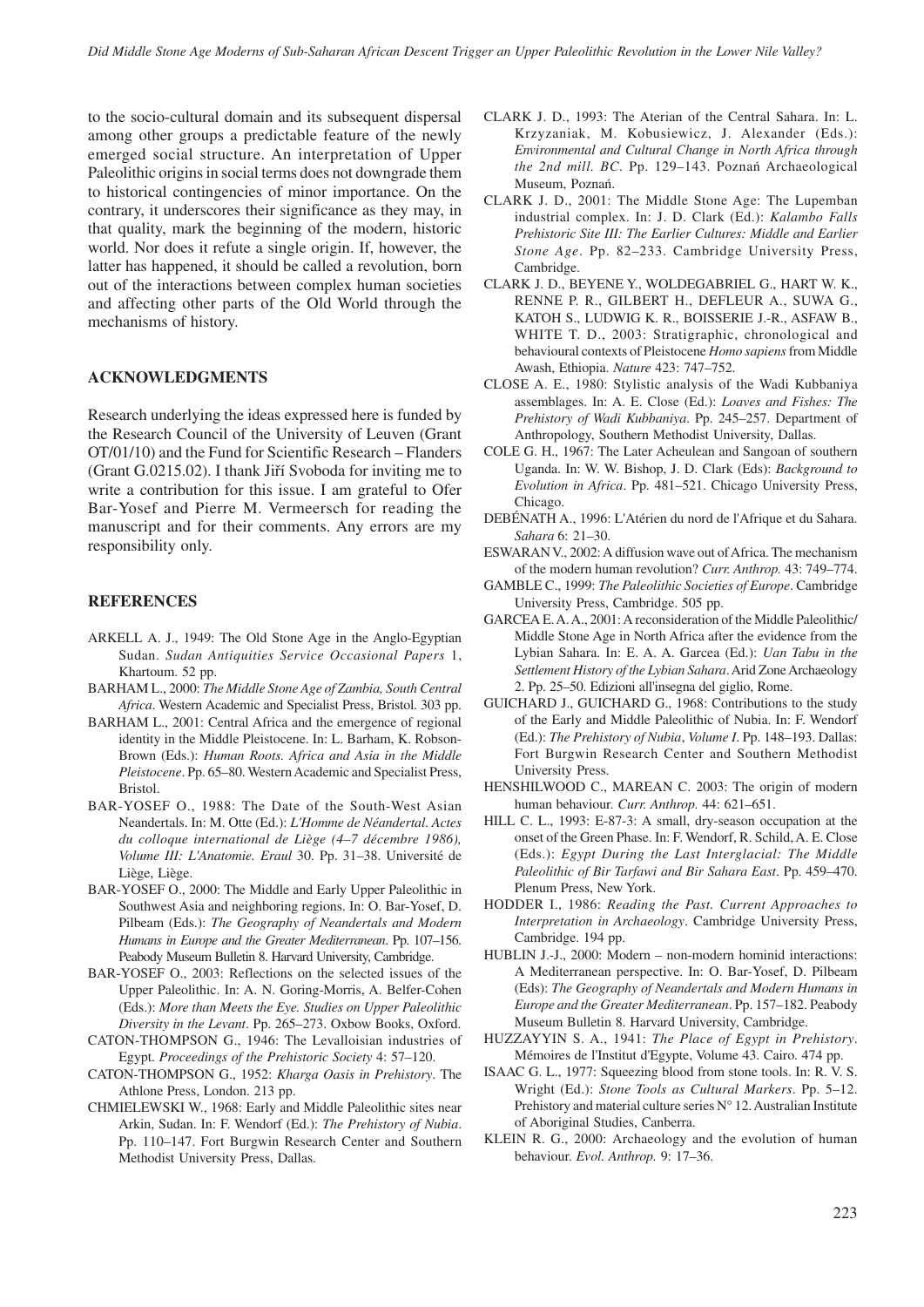- LACAILLE A. D., 1951: *The stone industry of Singa-Abu Hugar. Fossil Mammals of Africa, N°2: The Pleistocene Fauna of Two Blue Nile Sites*. Pp. 43–51. British Museum, London.
- LAHR M. M., FOLEY R. A., 2001: Mode 3, *Homo helmei* and the pattern of human evolution in the Middle Pleistocene. In: L. Barham, K. Robson-Brown (Eds.): *Human Roots. Africa and Asia in the Middle Pleistocene*. Pp. 23–40. Western Academic & Specialist Press, Bristol.
- MARKS A. E., 1968a: The Khormusan: an Upper Pleistocene industry in Sudanese Nubia. In: F. Wendorf (Ed.): *The Prehistory of Nubia, Volume I*. Pp. 315–391. Fort Burgwin Research Center and Southern Methodist University Press, Dallas.
- MARKS A. E., 1968b: The Sebilian industry of the Second Cataract. In: F. Wendorf (Ed.): *The Prehistory of Nubia, Volume I*. Pp. 461–531. Fort Burgwin Research Center and Southern Methodist University Press, Dallas.
- MARKS A. E., 1968c: The Mousterian industries of Nubia. In: F. Wendorf (Ed.): *The Prehistory of Nubia, Volume I*. Pp. 194– 314. Fort Burgwin Research Center and Southern Methodist University Press, Dallas.
- MARKS A. E., 1968d: The Halfan industry. In: F. Wendorf (Ed.): *The Prehistory of Nubia, Volume I*. Pp. 392–460. Fort Burgwin Research Center and Southern Methodist University Press, Dallas.
- MARKS A. E., 1983: Boker Tachtit: the artifacts. In: A. E. Marks (Ed.): *Prehistory and Paleoenvironments in the Central Negev, Israel. Volume III. The Avdat/Aqev Area, part 3*. Pp. 69–126. Southern Methodist University Press, Dallas.
- MARKS A. E., 1987: The Middle and Upper Palaeolihic of the Near East and the Nile Valley: the problem of cultural transformations. In: P. Mellars (Ed.): *The Emergence of Modern Humans. An Archaeological Perspective*. Pp. 56–80. Edinburgh University Press, Edinburgh.
- MARKS A. E., 2003: Reflections on Levantine Upper Palaeolithic studies: Past and present. In: A. N. Goring-Morris, A. Belfer-Cohen (Eds.): *More than Meets the Eye. Studies on Upper Paleolithic Diversity in the Levant*. Pp. 249–264. Oxbow Books, Oxford.
- McBREARTY S., 2003: Patterns of technological change at the origin of *Homo sapiens*. *Before Farming* (online version) article 9.
- McBREARTY S., BROOKS A. S., 2000: The revolution that wasn't: a new interpretation of the origin of modern human behaviour. *J. of Hum. Evol.* 39: 453–563.
- MERCIER N., VALLADAS H., FROGET L., JORON J.-L.,
- VERMEERSCH P. M., VAN PEER P., MOEYERSONS J., 1999: Thermoluminescence dating of a Middle Paleolithic occupation at Sodmein Cave, Red Sea Mountains (Egypt*). J. of Archaeological Science* 26: 1339–1345.
- NEWELL R. R., KIELMAN D., CONSTANDSE-WESTERMANN
- T. S., VAN DER SANDEN W. A. B., VAN GIJN A., 1990: *An Inquiry into the Ethnic Resolution of Mesolithic Regional Groups. The Study of Their Decorative Ornaments in Time and Space*. Brill, Leiden. 488 pp.
- PAULISSEN E., VERMEERSCH P. M., 1987: Earth, man and climate in the Egyptian Nile Valley during the Pleistocene. In: A. E. Close (Ed.): *Prehistory of Arid North Africa*. Pp. 29–68. Southern Methodist University Press, Dallas.
- PETTITT P., 1999: Disappearing from the world: An archaeological perspective on Neanderthal extinction. *Oxford J. of Archaeology* 18: 217–240.
- PIGEOT N., 1990: Technical and social actors: Flintknapping specialists at Magdalenian Etiolles. *Archaeological Review from Cambridge* 9: 126–141.
- ROTS V., VAN PEER P., submitted: Early evidence of complexity in lithic economy: Production and maintenance of hafted coreaxes at Late Middle Pleistocene site 8-B-11, Sai Island (Sudan). *J. of Anthropological Archaeology*.
- SAID R., 1990: *The Geology of Egypt*. A. A. Balkema, Rotterdam. 734 pp.
- SCHILD R., WENDORF F., 1981: *The Prehistory of an Egyptian Oasis*. Wyd. Polskiej Akademii Nauk, Wroclaw. 155 pp.
- SCHILD R., WENDORF F., 1986: The geological setting. In: F. Wendorf, R. Schild (Series Eds.), A. E. Close (Ed): *The Prehistory of Wadi Kubbaniya, Volume I. The Wadi Kubbaniya Skeleton: A Late Paleolithic Burial from Southern Egypt*. Pp. 7–32. Southern Methodist University Press, Dallas.
- SCHILD R., WENDORF F., CLOSE A. E., 1992: Northern and Eastern Africa climate changes between 130 and 12 thousand years ago. In: F. Klees, R. Kuper (Eds.): *New Light on the Northeast African Past*. Pp. 81–98. Heinrich Barth Institut, Köln.
- SHINER J., 1968: Miscellaneous sites. In: F. Wendorf (Ed.): *The Prehistory of Nubia, Volume II*. Pp. 630–650. Fort Burgwin Research Center and Southern Methodist University Press, Dallas.
- STOKES S., BAILEY R. M., 2002: OSL-dating of Nazlet Safaha and Nazlet Khater 4. In: P. M. Vermeersch (Ed.): *Paleolithic Quarrying sites in Egypt*. Egyptian Prehistory Monographs 3. Pp 349–350. Leuven University Press, Leuven.
- STRINGER C. B., CORNISH L., STUART-MACADEM P., 1985: Preparation and further study of the Singa skull from Sudan. *Bulletin of the British Museum of Natural History* (*Geology*) 38: 347–358.
- TOSTEVIN G. B., 2003: A quest for antecedents: A comparison of the Terminal Middle Paleolithic and the Early Upper Paleolithic of the Levant. In: A. N. Goring-Morris, A. Belfer-Cohen (Eds.): *More than Meets the Eye. Studies on Upper Paleolithic Diversity in the Levant*. Pp. 54–67. Oxbow Books, Oxford.
- VAN PEER P., 1991a: Interassemblage variability and Levallois styles: The case of the Northern African Middle Paleolithic*. J. of Anthropological Archaeology* 10: 107–151.
- VAN PEER P., 1991b: New observations about the Nile Valley Middle Paleolithic: Safaha method and lateralization of Levallois flakes. *Paléorient* 17: 135–142.
- VAN PEER P., 1992: *The Levallois Reduction Strategy*. Monographs in World Archaeology, volume 13. Prehistory Press, Madison, Wisconsin. 152 pp.
- VAN PEER P., 1998: The River Nile corridor and Out of Africa: an examination of the archaeological record. *Curr. Anthrop.* 39: S115–S140.
- VAN PEER P., 2001a: Observations on the Paleolithic of the Southwestern Fezzan and some thoughts on the origin of the Aterian. In: E. A. A. Garcea (Ed.): *Uan Tabu in the Settlement History of the Libyan Sahara*. Arid Zone Archaeology Monographs 2. Pp. 51–62. Edizioni all'Insegna del Giglio, Rome.
- VAN PEER P., 2001b: The Nubian Complex settlement system in Northeast Africa. In: N. J. Conard (Ed.): *Settlement Dynamics of the Middle Paleolithic and Middle Stone Age*. Pp 45–64. Kerns Verlag, Tübingen.
- VAN PEER P., in press: *Paleolithic Chert Quarring in the Taramsa Area of Upper Egypt. Volume I: The Lithic Industries of Taramsa 1*. Egyptian Prehistory Monographs 5, Leuven University Press, Leuven.

VAN PEER P., FULLAGAR R., STOKES S., BAILEY R. M., MOEYERSONS J., STEENHOUDT F., GEERTS A., VANDERBEKEN T., DE DAPPER M., GEUS F., 2003: The Early